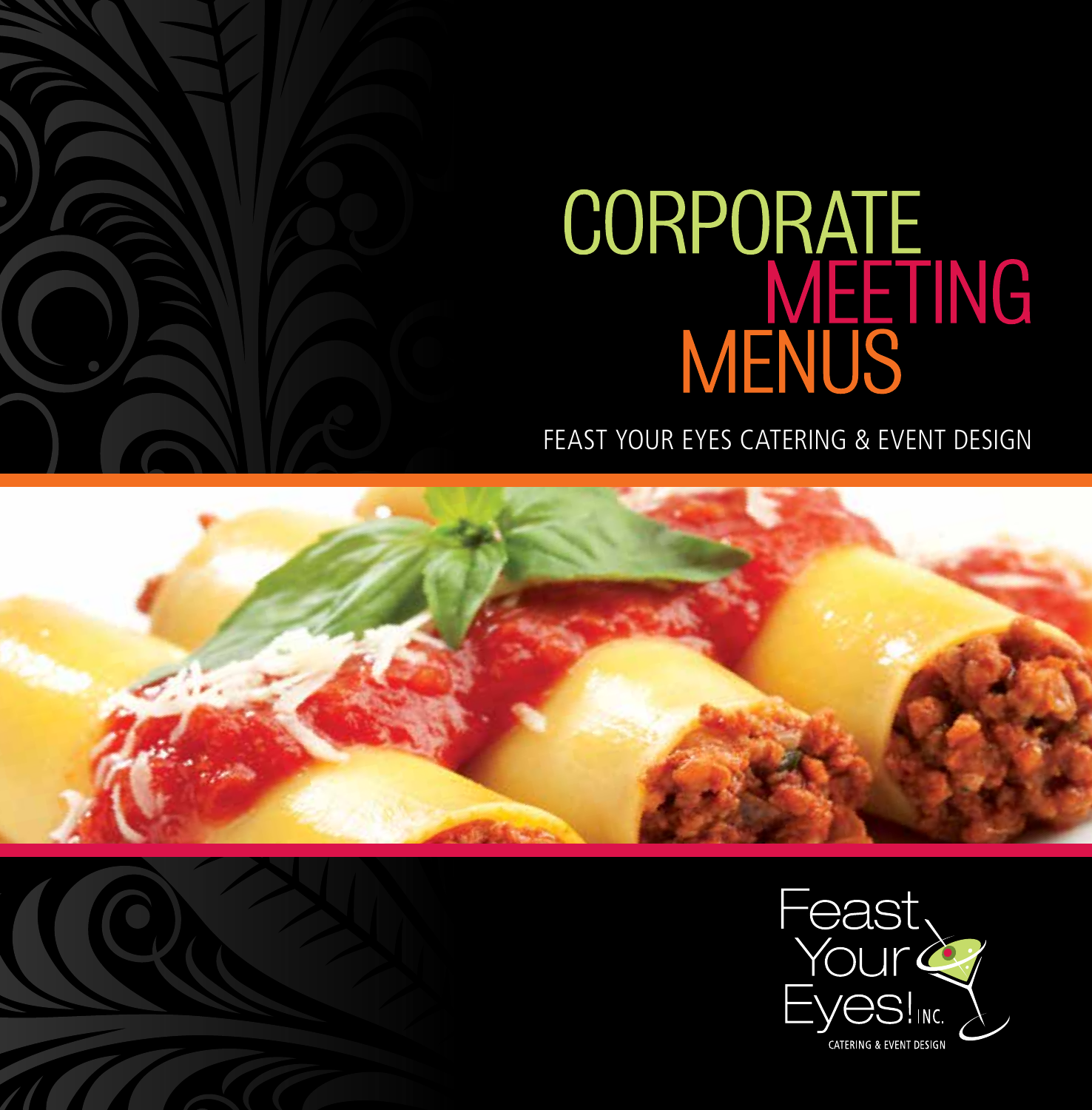

# POWER YOUR NEXT MEETING **WITH FEAST YOUR EYES!**

# Corporate Meeting Menus

We are the largest catering service in the area with over 30 years experience with corporate meetings and events.

# WE OFFER:

Delicious cost-effective menus Efficient on-time delivery and set up Drop off or full service catering Executive gourmet boardroom dining At your location or off site

# COMPLETE SPECIAL EVENT DESIGN AND PLANNING SERVICES PROVIDED FOR:

• Open house receptions • Corporate grand openings • Annual general meetings • Ribbon cutting ceremonies Galas & award ceremonies Product launches Ground breaking ceremonies Fund raisers Corporate retirements Employee appreciation events • Holiday feasts • Company barbeques & picnics • Private parties • Weddings

CALL TODAY TO SPEAK WITH ONE OF OUR EXPERIENCED EVENT PROFESSIONALS FOR YOUR NEXT EVENT! 905.454.0159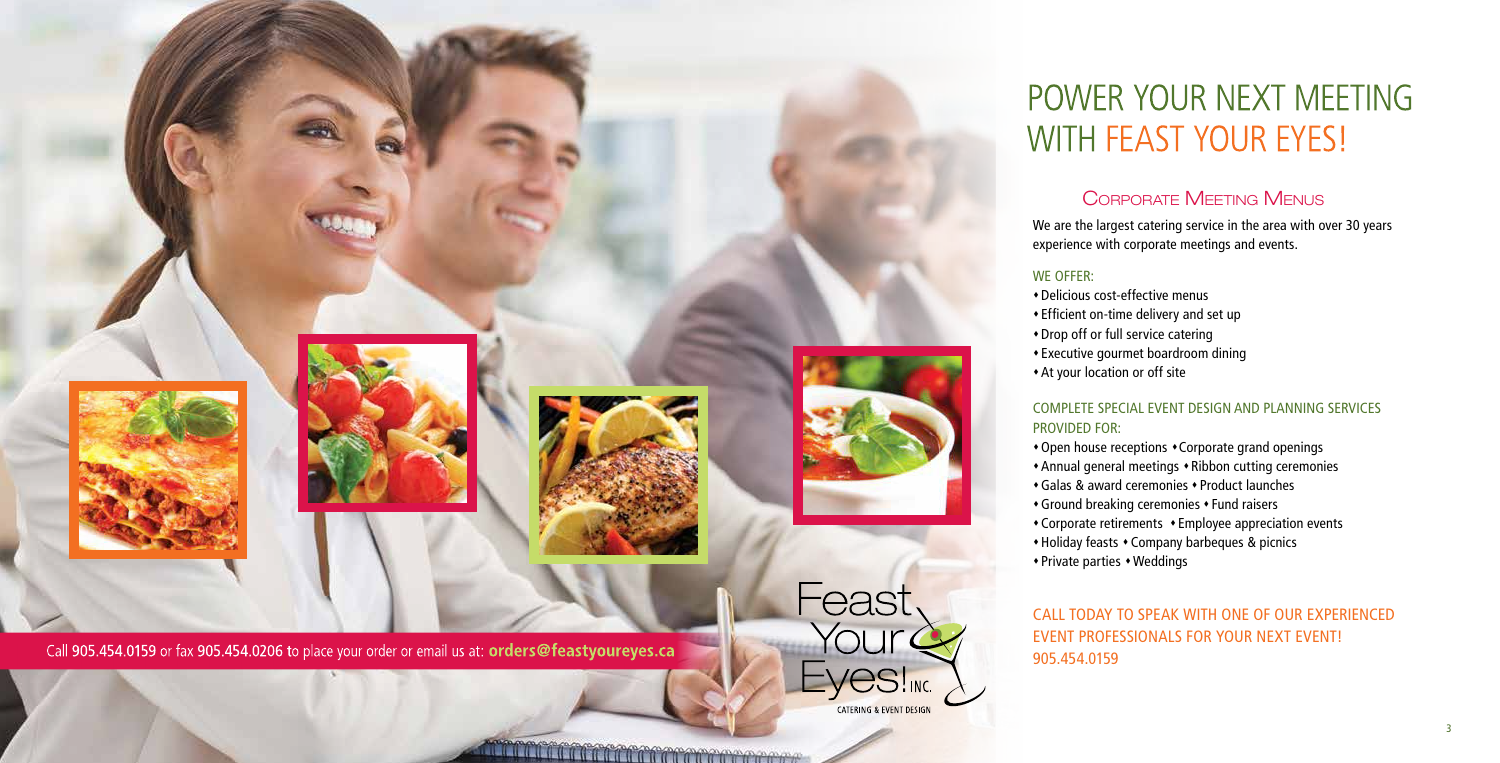# CORPORATE BREAKFAST PACKAGES

# THE EYE OPENER\*: 12.95/PERSON (Delivery starting 8 am) (minimum 25)

- Baker's selection of fresh baked mini breakfast pastries served with whipped butter & preserves
- May include: gourmet muffins Danish pastries croissants scones bagels coffee cakes and breakfast loaves (2 per person)
- Fresh seasonal sliced fruit
- Assorted chilled breakfast juices
- Individual yogurt and granola parfait Add 5.95 each

# THE POWER BREAKFAST\*: 19.95/PERSON (Delivery starting 8am) (minimum 25 guests - NO EXCEPTIONS)

- Fluffy scrambled eggs
- Grilled breakfast sausage links
- Seasoned home fried potatoes
- Sliced fresh fruit
- Fresh baked muffins or toasted English muffins
- Apple and orange juice

# CHEF'S OMELET STATION\*: 24.95 /PERSON (minimum 25 guests)

(Also available: crepe station, Belgian waffle station or pancake station - please request menus)

\* Personalized omelet with your choice of:

• Black Forest ham – mushrooms – onions - tomatoes – peppers – spinach Swiss and cheddar cheese

Served with: seasoned home fried potatoes, breakfast sausages, with butter and preserves, assorted mini breakfast pastries, apple and orange juice Cooking equipment, tables, linen, delivery and staffing extra.

*\* no substitutions* 

# OLA! GOOD MORNING: 17.95/PERSON (minimum 20 guests - NO EXCEPTIONS)

Sausage, egg and cheddar wraps - grilled vegetable, egg and cheddar wraps served with salsa or spicy ketchup, Mexican home fried potatoes with peppers and sliced melon platter

# Hot & Cold Beverages

# COFFEE: (EQUIPMENT PICK UP CHARGE WILL APPLY)

- Small (36 cups) with condiments 75.00
- Medium (50 cups) with condiments 100.00
- Large (100 cups) with condiments 175.00
- $\cdot$  Tea 1.00 / person minimum 36

# COLD DRINKS:

**CATERING & EVENT DESIGN** 

- Soft drinks, juice 1.75 Water 2.25
- Sparkling water 2.75





Call 905.454.0159 or fax 905.454.0206 to place your order or email us at: orders@feastyoureyes.ca www.feastyoureyes.ca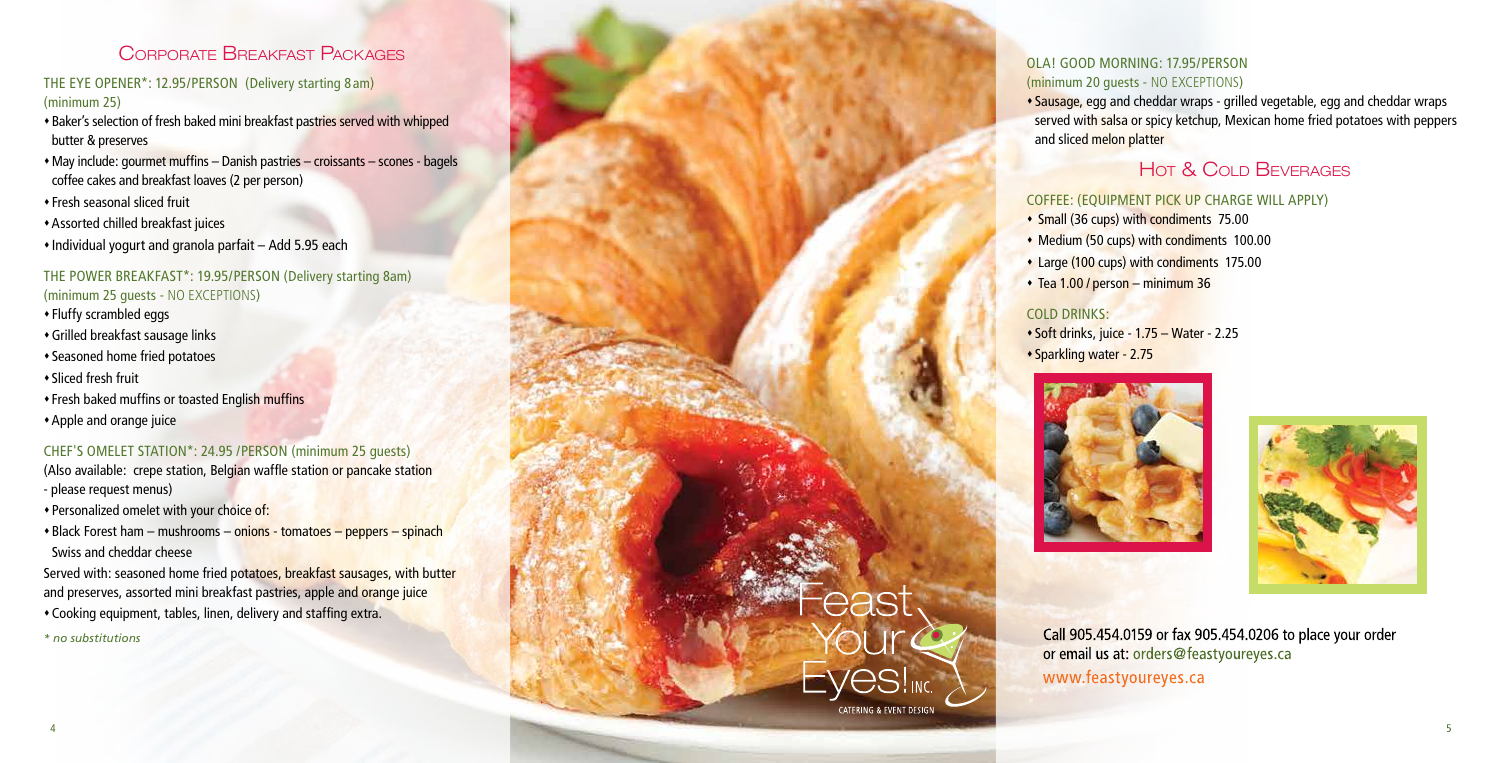# **SANDWICHES**

# TURN YOUR SANDWICH PLATTER INTO A COMBO! (MINIMUM 12)

*A surcharge of 3.95 pp will apply if less than 12 guests. No less than 8 guests.* Select one sandwich platter below and choose any two options from our A LA CARTE menu.

# TRADITIONAL HEARTY SANDWICHES AND WRAPS: 16.95 (COMBO) 9.95 (SANDWICHES ONLY) 10.95 (WRAPS ONLY)

- \* Solid white albacore tuna salad with mixed peppers
- Egg salad with scallions
- Sockeye salmon salad with dill and capers
- Black Forest ham with Swiss cheese
- Roast beef with cheddar and horseradish aioli
- \* Smoked sliced breast of turkey with pomery aioli
- Vegetarian option available (extra charge will apply for vegan or gluten free option)

# SIGNATURE SANDWICHES AND WRAPS: 19.95 (COMBO) 12.95 (SANDWICHES ONLY) 14.95 (WRAPS ONLY)

Grilled balsamic chicken breast with fire roasted peppers, basil aioli Prosciutto & brie with roasted pear and balsamic drizzle Curry marinated chicken breast with pickled red onion and mango aioli Honey grilled flank steak with crispy onions and spicy tomato aioli House roasted hand carved turkey breast with cucumber and cranberry aioli Atlantic smoked salmon with lemon dill cream cheese and cucumber • Black Forest ham with triple cream brie and honey Dijon sauce Chipotle chicken with avocado, aged cheddar and crème fraiche Vegetarian option available (extra charge will apply for vegan or gluten free option)



#### CANADIAN CLUB: 17.95 (COMBO) 10.95 (SANDWICHES ONLY)

Classic triple decker sandwiches on white and whole wheat bread with kettle chips:

- Black forest ham, turkey, bacon and Swiss cheese with honey dijon aioli Grilled chicken, bacon, tomatoes, lettuce and mayo
- *4 Pieces per person*

# BUILD YOUR OWN: 17.95 (COMBO) 10.95 (SANDWICHES ONLY)

Sliced meat and cheese platter (Black Forest ham, roast beef, smoked turkey breast, pastrami, cheddar and Swiss cheese), fresh baked crusty buns, Condiments: leaf lettuce, sliced tomatoes, dill, butter, mustard and mayo

# TRIANGLE PARTY SANDWICHES: 18.95 (COMBO) 11.95 (SANDWICHES ONLY)

An assortment of sandwich triangles including: Tuna salad with mixed peppers, egg salad with scallions, Cajun chicken salad, salmon salad, ham salad *6 Pieces per person*

#### HEARTY WARM SANDWICHES: 20.95 (COMBO) 14.95 (SANDWICHES ONLY) Select up to two varieties plus vegetarian if required:

- Parmesan/herb breaded boneless chicken with melted mozzarella, peppers, onions & tomato sauce
- Breaded veal cutlet with tomato sauce, mozzarella, peppers and onions – Add 6.95
- Philly cheese steak with grilled onions, peppers and mozzarella Black Forest ham and cheddar wrap with Dijon aioli
- Panko breaded zucchini or eggplant with chili aioli
- Meatball sub with zesty tomato sauce and shredded mozzarella Grilled turkey breast with spicy tomato aioli and provolone cheese *1 sandwich per person*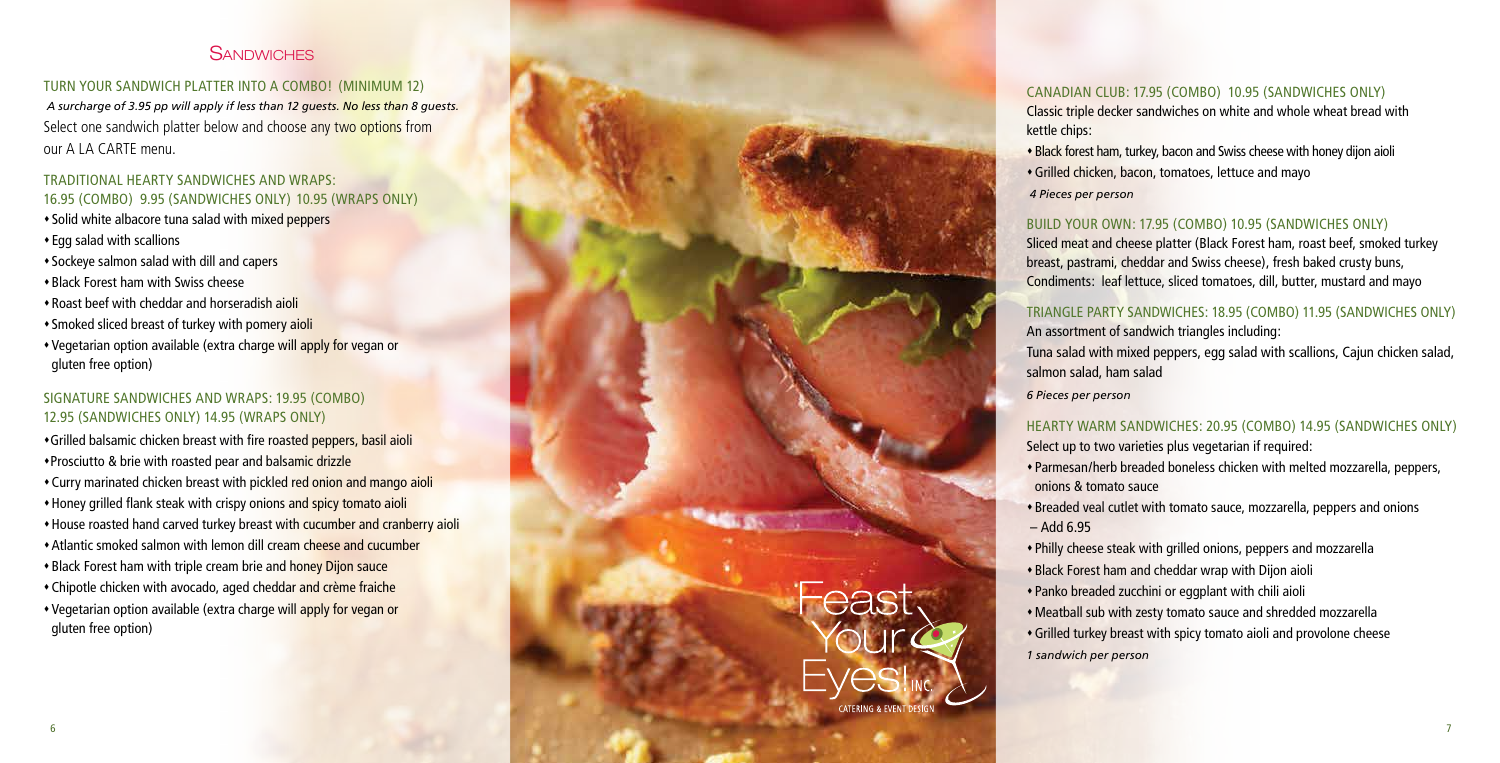# INDIVIDUAL LUNCHES

Our popular individual working lunches are attractively packaged in a carry away disposable bowl or lidded octagon box. Minimum of 4 of each kind excluding vegetarian. No substitutions

# BISTRO BOWLS- INDIVIDUAL LUNCH IN A BOWL: 19.95 EACH

- Grilled balsamic chicken over a bed of mixed seasonal greens with cucumber, tomatoes, matchstick carrots and basil goat cheese with white balsamic vinaigrette
- Honey soy flank steak over a bed of mixed greens with cucumber, sprouts and matchstick carrots with a sweet soy vinaigrette– add 2.95
- Teriyaki salmon or shrimp over a bed of lo mein noodles with mixed vegetables in a honey and sweet chili vinaigrette– add 4.95
- Chipotle shrimps over a bed of mixed greens and rice salad with a honey lime vinaigrette
- Grilled Portobello mushroom and vegetables over mixed greens with tomato and white balsamic vinaigrette (vegetarian)
- Chicken Caesar over chopped romaine, with shredded mozzarella and grated parmesan, lemon wedges, toasted herb croutons with creamy garlic dressing

# INDIVIDUAL BOX LUNCH: 19.95 EACH

- Six assorted traditional triangle sandwiches, raw vegetables and dip, mandarin orange and chef's choice of dessert garnished and presented in an attractive octagon container
- (also available with signature sandwiches add 2.95 each)

Call 905.454.0159 or fax 905.454.0206 to place your order or email us at: orders@feastyoureyes.ca | www.feastyoureyes.ca



# a la Carte

# TOSSED SALADS: 3.95/PERSON

Spinach salad with mushrooms, sliced egg, chopped tomato, grated mozzarella, bacon crisps and seasoned croutons with lemon poppy seed dressing

- Mandarin orange and romaine salad with toasted almonds, sprouts, julienne peppers with honey Dijon dressing
- Caesar salad with herb croutons, bacon crisps, parmesan, lemon wedges and creamy garlic dressing
- Greek salad with olives and feta with lemon herb dressing
- California crunch salad with chopped lettuce, tomatoes, cucumbers, sprouts, toasted sunflower seeds with honey/grainy mustard dressing
- Chef's garden salad of mixed greens, tomatoes, cucumbers, shoestring carrots and sprouts with white balsamic vinaigrette
- Mango berry salad with baby field greens & toasted pecans with raspberry vinaigrette – add 3.95
- Mixed green Caprese salad with mini bocconcini, red onion and grape tomato with aged balsamic vinaigrette– add 3.95

# SIDE SALADS: 2.95/PERSON

- Fresh summer dill coleslaw OR purple slaw with raisins and feta
- Mediterranean orzo salad
- Roasted red potato, red pepper and onion salad with mustard vinaigrette
- Bruschetta pasta salad with fresh basil
- Tri-colour fusilli pasta with julienne carrots, peppers, red onion, basil aioli Lebanese salad with couscous, fresh parsley, chopped tomato and onion – add 3.95 per person
- Grilled vegetable platter with balsamic glaze (eggplant, zucchini, peppers, mushrooms, carrots) – add 3.95
- Quinoa & chick pea with tofu and peppers with herbed infused Moroccan sauce – add 2.95 ( vegetarian | gluten free | vegan | dairy free )
- Old fashioned creamy potato salad with dill and hard boiled eggs
- Grilled corn, edamame and red pepper salad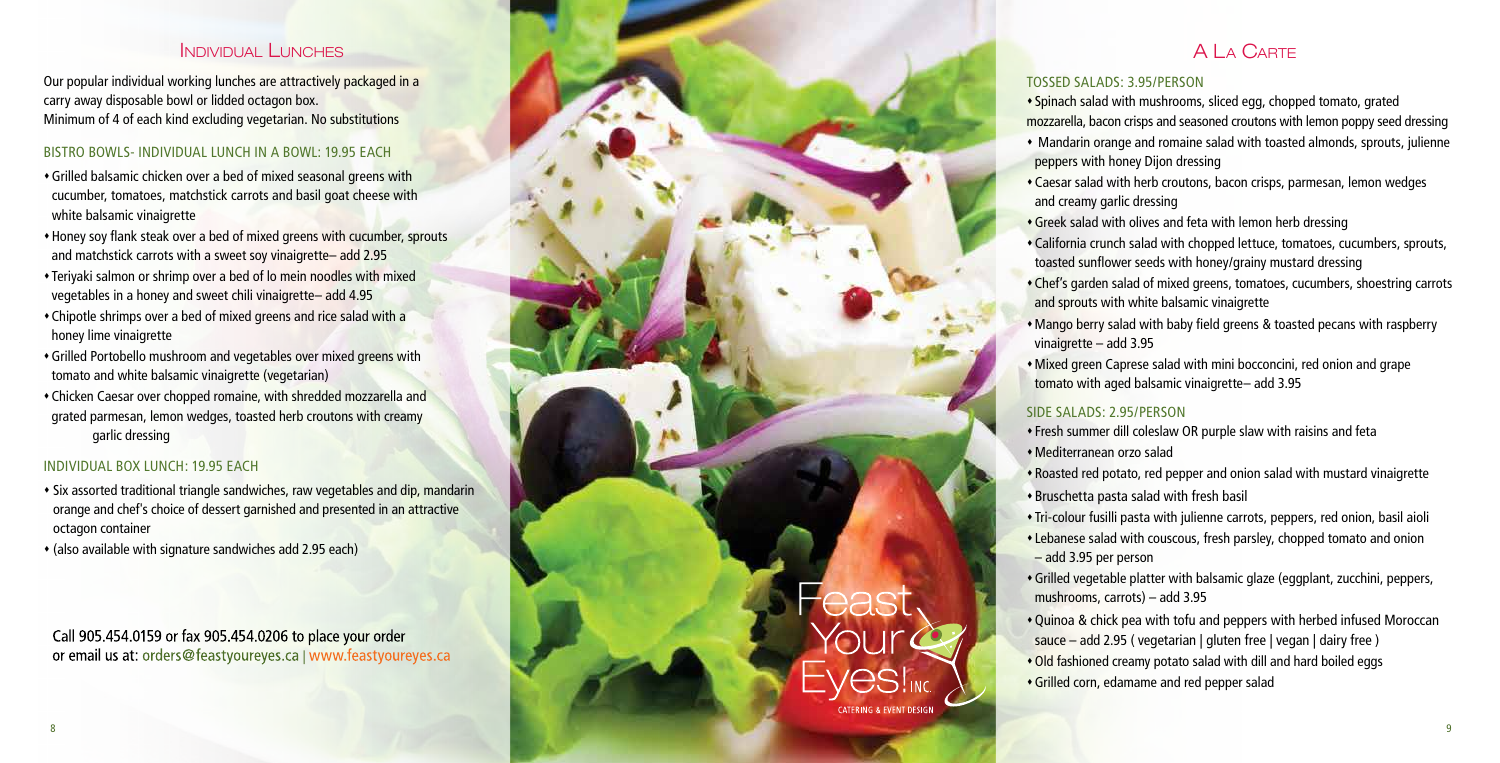*A la carte continued...*

#### CHEF'S HOME MADE SOUP OF THE DAY: 3.95/PERSON

Hearty with meat (chicken noodle, beef barley, bean & bacon, etc.) Hearty vegetarian (minestrone, tomato rice, split pea, etc.) Creamed soups ( butternut squash, potato leek, etc...)

#### SNACK PLATTERS: 3.95/PERSON

- Raw vegetables with home made house dip
- Sliced fresh seasonal fruit platter add .75
- Kettle style potato chips with house made caramelized onion dip
- Nachos with medium spicy salsa
- Toasted pita wedges or crostini with choice of dip (asiago & artichoke, spicy bean or hummus)
- Assorted domestic cheeses with a variety of crackers add 2.00 Pecan cranberry homemade granola bars – add 1.50

#### DESSERTS: 3.95/PERSON

- Assorted dessert platter w/pastries, squares and tarts (11/2 per person)
- Assorted jumbo gourmet cookies (11/2 per person)
- Fresh fruit skewers add 3.95
- Frosted vanilla or chocolate cupcakes
- Frosted loaf cakes: carrot with cream cheese frosting, double chocolate, lemon poppy seed, apple strudel or mixed berry crumble
- Warm apple crisp add 1.00 | add 1.00 more if adding whipped cream
- Warm banana sticky toffee pudding with caramel sauce
- Portuguese custard tarts (1 per person)
- Assorted fruit and nut tartlets (cherry, butter, pecan, blueberry, lemon, etc.)  $\cdot$  Italian cannoli 2 pp – add .75
- 
- Assortment of house biscotti 2 pp
- Custom logo cakes, cookies, cupcakes, specialty desserts available
- please inquire



# "CHeap and CHeerful" Menus

# "GRAB'N GO" SANDWICH LUNCH: 14.95/PERSON

Choice of ham and cheddar, vegetarian or egg salad sandwich on a fresh baked Kaiser, with a banana, apple or orange, jumbo gourmet cookie and a bottle of water - served in a mini shopping bag!

# BUFFET BASICS: 14.95/PERSON INCLUDES DAILY SALAD, ROLLS/ BUTTER AND COOKIES (MINIMUM 20)

*A surcharge of 3.95 pp will apply if less than 20 guests. No less than 12 guests.*

# TEX MEX CHILI CON CARNE OR VEGETARIAN BLACK BEAN CHILI

Our slow simmered south of the border chili with a hint of heat!

# **SPAGHETTI WITH MEATBALLS**

Home made Italian meatballs simmered to perfection in our delicious fresh tomato and basil pasta sauce over spaghetti and served with grated parmesan, and chili peppers

# ROASTED GOURMET SAUSAGE

Roasted gourmet sausage, potatoes, peppers and onion casserole

# NONNA'S ITALIAN ZITI AL FORNO

Baked rigatoni pasta, lean ground beef, rich oregano tomato sauce and grated mozzarella cheese melted together with a crispy crumb topping – vegetarian version also available

# HOMESTYLE MEATLOAF

Tender ground beef with spices and topped with beef gravy and served with garlic mash

# SHEPHERD'S PIE

Our delicious seasoned meat and vegetables in rich gravy topped with crispy baked mashed potato crust

# LOUISIANA STYLE PULLED PORK

Slow cooked, zesty Louisiana style pulled pork served over New Orleans rice pilaf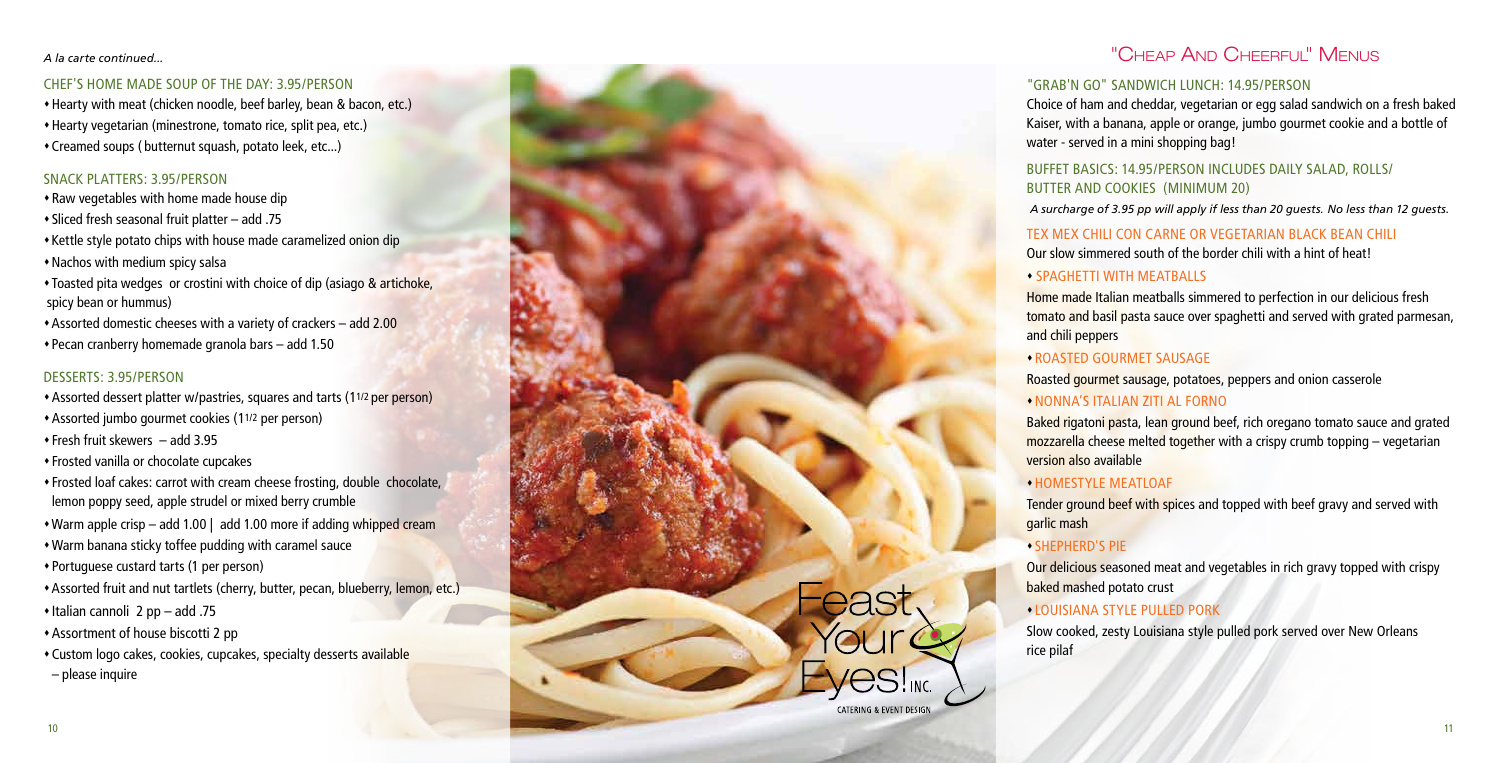# HOT BUFFET LUNCHES - (MINIMUM 20)

*A surcharge of 3.95 pp will apply if less than 20 guests. No less than 12 guests.* Our chef's house made hot buffet menu selections ALL include: Daily vegetable or garden salad, rolls and butter, assortment of desserts Dinner serving add 3.95 / PER PERSON – No substitutions

# Hot Buffet Menu –17.95 PER PERSON SMOKEY BARBECUE CHICKEN LEG SUPREME

Grilled chicken leg smothered in our smokey barbeque sauce w/ roasted garlic mash CLASSIC MEAT OR VEGETARIAN LASAGNA - (MULTIPLES OF 8 ONLY) Beef tomato and 3 cheese filling or Spinach ricotta

# OLD FASHIONED MACARONI AND CHEDDAR BAKE

Oven baked elbow macaroni casserole w/ creamy cheese & toasted crumb topping OVEN ROASTED QUARTER CHICKEN

Slow roasted glazed quarter chicken served with garlic mashed potatoes THE ULTIMATE BEEF STEW WITH CARROTS, POATOES AND PEAS Classic "warm-you-up" comfort food

# HOT BUFFET MENU -21.95 PFR PERSON

# CHICKEN SOUVLAKI

Tender chicken marinated in greek vinaigrette with warm pitas bread, tzatziki & herbed rice pilaf

# SWEET AND SOUR CHICKEN

Tender chunks of crispy chicken mixed with peppers, onions and sweet & sour sauce served with steamed rice and egg rolls with chili plum sauce

# CHICKEN SCHNITZEL

Breaded chicken cutlets with mushroom sauce and rosti potato cakes

# CHICKEN OR BEEF FAJITAS – 3 PER PERSON

Tender strips of chicken or beef with our blend of fajitas spice, pepper & onions with tomatoes, lettuce, salsa, cheddar cheese, guacamole & dirty rice

# CHICKEN STROGANOFF

Chicken strips slow cooked with creamy mushroom sauce with egg noodles



# HONG KONG CHICKEN AND MUSHROOM FRIED RICE

Generous portions of chicken, mushrooms and vegetables stir fried with rice served with egg rolls and plum sauce

# CHICKEN CACCIATORE

A classic Italian stewed dish of prime cut chicken pieces simmered with tomatoes, peppers and tender onions served with Chef's choice of daily hot pasta

# CHEESE AND SPINACH CANNELLONI

with choice of vegetarian or meat sauce

# PARMESAN CHICKEN

Parmesan herb breaded boneless breast of chicken with classic tomato sauce on the side. Accompanied with rosemary garlic roasted potato wedges – add 2.00/pp with addition of cheese

# Hot Buffet lunCH Menus – <sup>a</sup> la Carte

48 hrs notice required – Dinner serving add 3.95 / PER PERSON

# ALL SEASON'S BARBEQUE MENU – 6 OZ SERVING 17.95/ PP

Oven roasted mesquite prime cut chicken pieces, smokey maple baked beans, roasted corn & edamame salad, fresh dill coleslaw, rolls & butter, gourmet cookies

# OVEN BRAISED SMOKEY BEEF BRISKET – AU JUS 4 OZ PORTION \*

With roasted garlic mash, artisanal breads & whipped butter, parmesan oven roasted carrots, purple slaw, dessert platter

# MAPLE TERIYAKI SALMON FILETS– 4 OZ SERVING – 25.95/ PP

With lo mein noodles & Asian vegetables, Asian style chopped salad with honey sweet vinigrette, baguette slices with butter, fruit salad

# HONEY SOY GRILLED FLANK STEAK – 5 OZ SERVING \*

With sweet potato mash, fried red, green & yellow peppers w/ onions, dainty dinner rolls & butter, garden salad with house vinaigrette, dessert platter

# HOISEN GINGER BEEF TENDERLOIN SKEWERS – 6 OZ SERVING \*

With parmesan roasted baby red potatoes, romaine arugula salad with oven roasted cherry tomatoes, yellow peppers & onion sprouts w/ Italian vinaigrette, grilled vegetable platter with balsamic glaze, artisanal bread board & whipped butter, custard pastries

\* MARKET PRICE WILL APPLY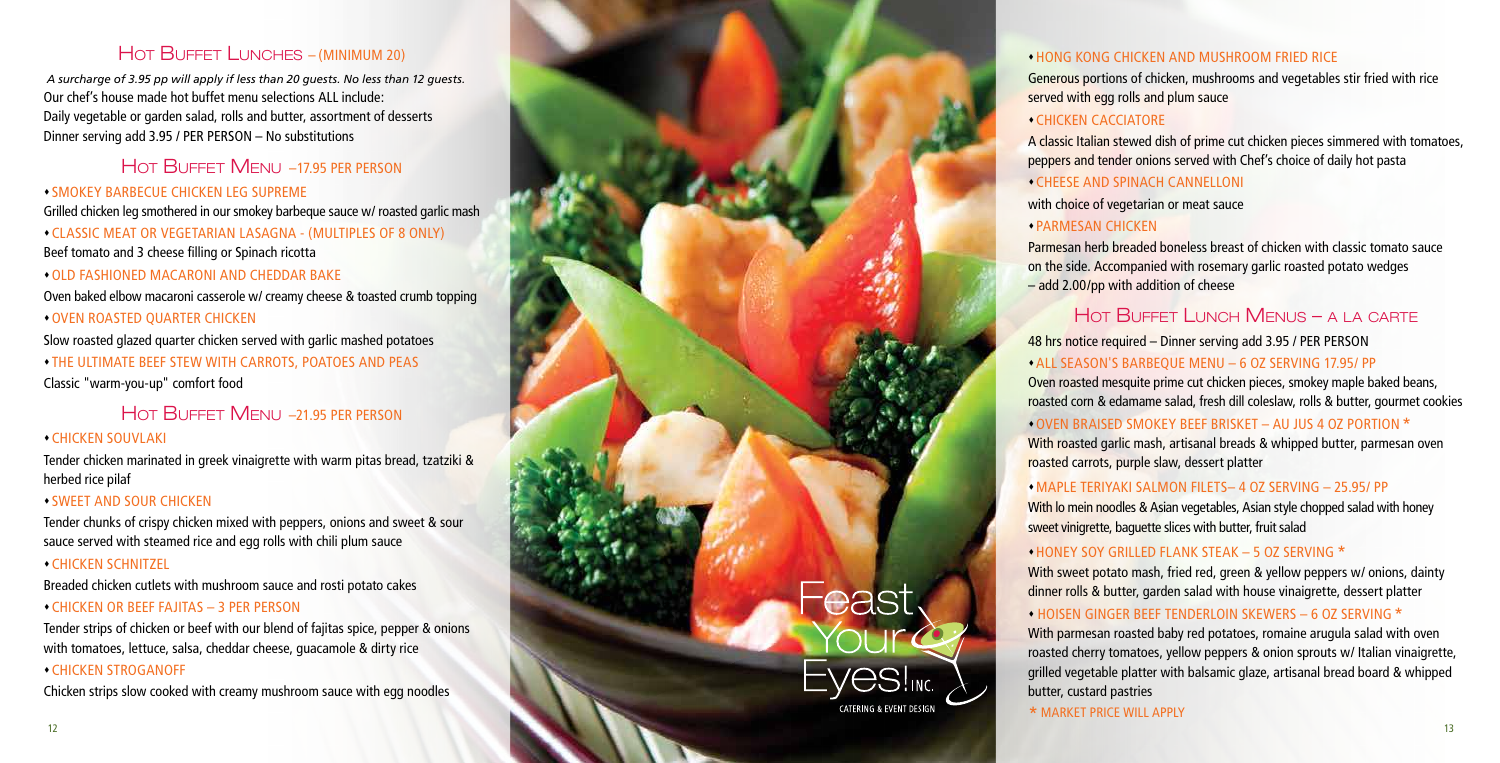# Corporate individual paCkaged Meals

INDIVIDUAL SALADS

Minimum 20 meals | \$3.95 pp surcharge will apply if less than 20 - no less than 10 per each kind  $V = V$ egan | Veg = Vegetarian | GF = Gluten Free | DF = Dairy Free

#### CHICKEN PRIMAVERA -\$20

Grilled balsamic chicken served with a hearty serving of pasta primavera

# MEDITERRANEAN QUINOA SALAD V I GF- \$20

Served on bed of baby greens with lentils, peppers, red onion, olives  $+$  feta with lemon vinaigrette

# GREEK COUS COUS SALAD VEG| GF-\$20

Seasoned cous cous served with chick peas, peppers, feta + red onion with lemon vinaigrette

# NICOISE SALAD GF | DF-\$25

With tuna, green beans, tomatoes, potatoes, eggs + olives with a red wine herbed vinaigrette

#### COBB SALAD GF- \$25

Main dish salad with grilled chicken, bacon, eggs, tomatoes, blue cheese  $+$  red onions with tangy red wine vinaigrette

# THAI SHRIMP SALAD DF| GF-\$25

Baby greens served with mandarin oranges, fresh fennel, toasted almonds with sesame thai vinaigrette

#### TERIYAKI SALMON W/ SOBA NOODLES DF-\$25

Served with soba noodles, green beans  $+$  medley of vegetables

HONEY SOY FLANK STEAK SALAD GF | DF-\$25

Served over bed of mixed greens, cucumbers, sprouts and matchstick carrots with sweet soy vinaigrette

#### TUSCAN CHICKEN SALAD GF-\$25

Chopped lettuce with grilled balsamic chicken, baby bocconcino, charred artichokes, asparagus, tomatoes + cucumber, dark balsamic vinaigrette

# GREEK CHICKEN SALAD GF-\$25

Chopped romaine with grilled chicken souvlaki, feta, tomatoes, cucumbers, red onions, Kalamata olives with lemon vinaigrette

#### CHICKEN CAESAR SALAD-\$25

Served over bed of mixed seasonal greens with cucumber, tomato, matchstick carrots, goat cheese with white balsamic vinaigrette

#### GRILLED BALSAMIC CHICKEN SALAD GF-\$25

Served over bed of mixed seasonal greens with cucumber, tomato, matchstick carrots, goat cheese with white balsamic vinaigrette

#### INDIVIDUAL WARM MEALS

Butter Chicken | Rice| Chana Masala- GF \$25 Sweet Chili Shrimp Skewer | Fried Rice | Seasonal Vegetables- GF I DF \$25 Salmon Filet | Rice Pilaf | Green Beans GF I DF-- \$25 Classic Beef Brisket | Roasted Garlic Mash | Seasonal Vegetables- GF-\$32 Sweet & Sour Chicken | Fried Rice | Seasonal Vegetables-\$25 Chicken Cacciatore | Penne Pasta- \$25 Chicken Scallopine | Rice Pilaf | Steamed Vegetables- \$25 Chicken Picata | Lemon Orzo | Seasonal Vegetables-\$25 Smokey Barbecue Chicken Leg Supreme | Roasted Garlic Mash | Seasonal Vegetables-\$20 Lemon Garlic Roasted Chicken Pieces with Orecchiette Creamy Pasta with Rose Sauce-\$20 Breaded Chicken Parm | Penne Pasta with Tomato Basil Sauce-\$25 Chicken Souvlaki | Rice pilaf |Grilled Peppers |Tzatziki-\$25

# ORDERING INFORMATION

- 48 hours notice required
- Cold breakfast minimum 25 people
- (not available Monday)
- Hot breakfast minimum 25 people
- Delivery from 8:00 am only
- Lunch minimum 12
- Dinner minimum 25
- Higher minimum orders may apply on weekends or holidays
- Special dietary meals available ( lactose, gluten free, vegan, halal ) Surcharge of \$25 per meal
- Disposable dinnerware 1.00/person
- Prices subject to change without notice
- Split orders will incur added charges
- Buffet linen/decor for buffet or guest tables (with staffing)
- China service (with staffing)
- Tables, chairs, tent rental (with staffing)
- Please call us for details and pricing.





# **DELIVERY**

- \$45.00 delivery charge for all COLD LOCAL area drop off between 8:00 a.m. and 2:00 p.m.
- \$75.00 delivery charge for HOT local area drop off between 8:00 a.m. and 2:00 p.m.
- Extra charges will apply to:
- Deliveries beyond our local delivery area
- Deliveries outside our normal delivery schedule
- Deliveries on weekends or holidays
- Failure to return all equipment will incur replacement charges

Can provide chafing dishes, sterno, coffee urns, etc., to keep food hot

# DINNERWARE & RENTAL OPTIONS